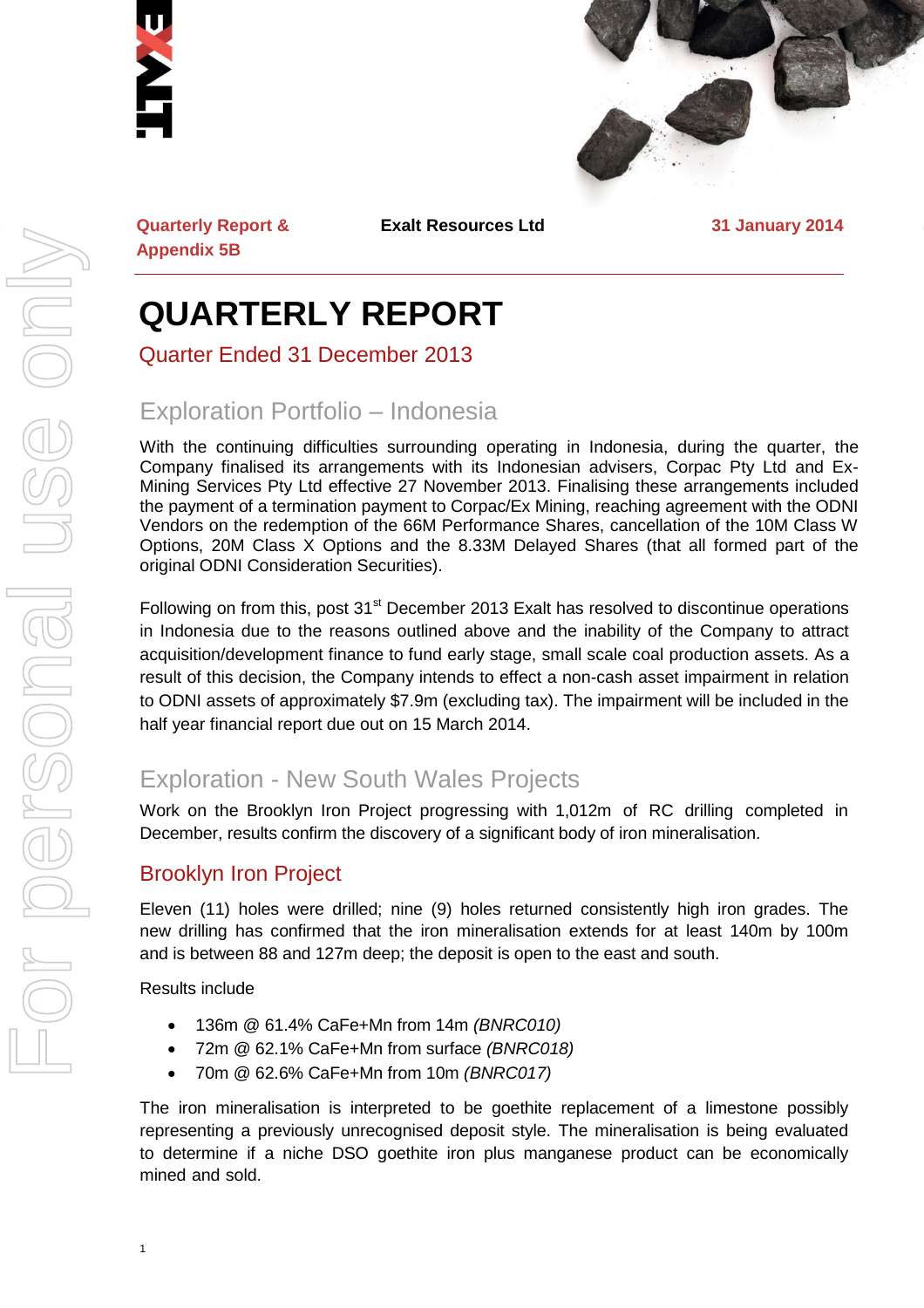

Brooklyn is 63km by public road *(52km of road train route)* to the Transcontinental Railway at Condobolin.

*Section - 6,384,630mN. BNRC005 reported previously. Note: iron mineralisation is open to the east and depth \*CaFe+Mn is calcined iron+ manganese calculated using the following formula (Fe%+Mn%/(100-LOI%))x100*



*Section – 6,384,580mN. Note: iron mineralisation is open to the east and at depth*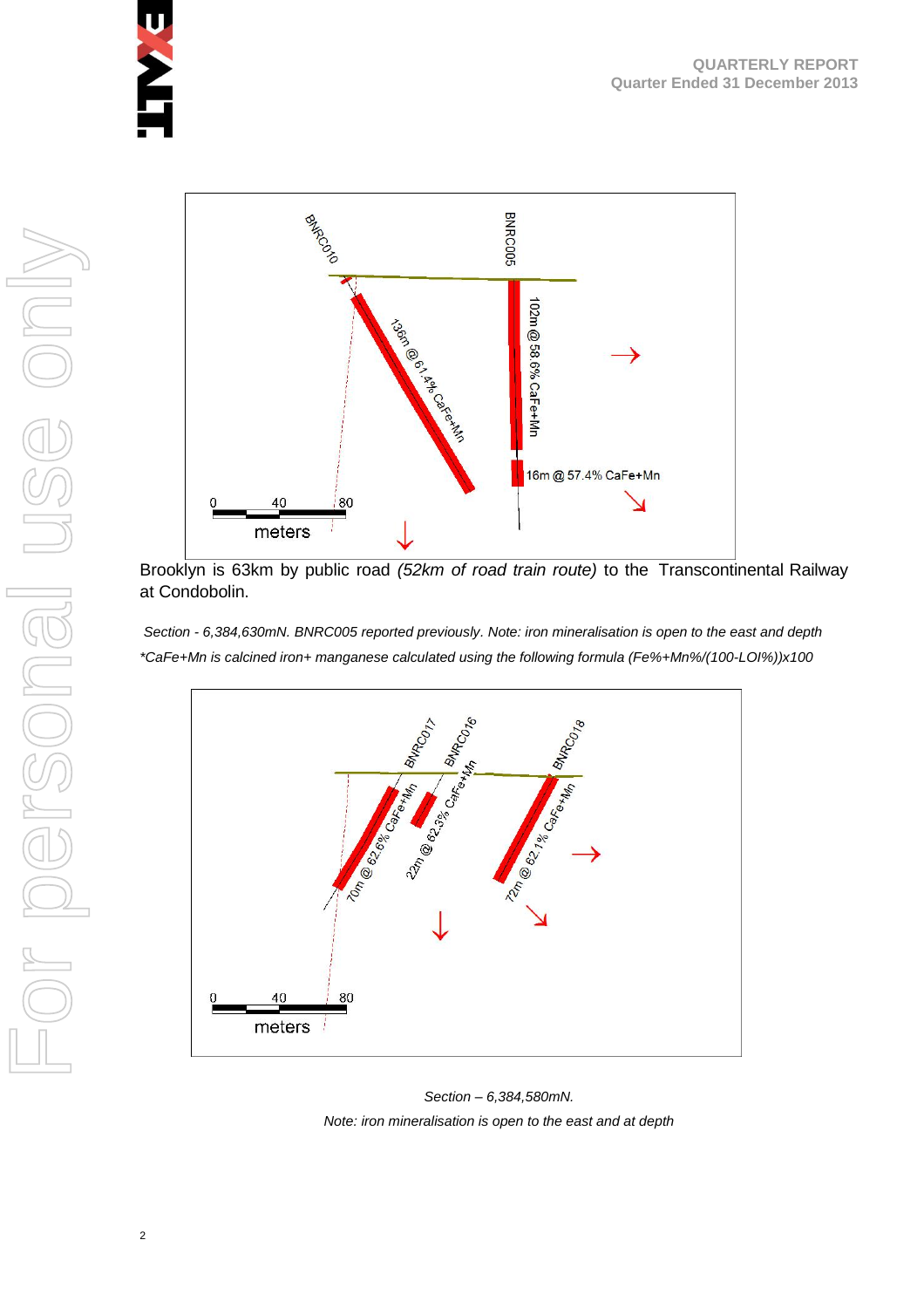

**QUARTERLY REPORT Quarter Ended 31 December 2013**

Further details of the results of this drilling program are in the Company's ASX release dated 16 January 2014.

#### Nyngan

Exalt has decided not to renew the Nyngan Exploration project EL 7667 due to previous exploration results not warranting further work.

#### **Corporate**

The following board changes occurred in the quarter

- 11 November 2013 Mr Edward Lee resigned as Non-Executive Director.
- 25 November 2013 Mr Robert Crossman resigned as Non-Executive Director.
- 28 November 2013 Mr Robert Whitton resigned as Non-Executive Chairman
- 28 November 2013 Mr Romy Soekarno was not re-elected as Non-Executive Director
- 28 November 2013 Mr Peter Bennetto was appointed Non-Executive Chairman

#### *Competent Person's Statement*

*The information in this report that relates to New South Wales Exploration Results is based on information provided by Mr D Ward, Member of Australasian Institute of Mining and Metallurgy and a Consultant to Exalt Resources*  Limited. Mr Ward has sufficient experience that is relevant to the style of mineralisation and type of deposit under *consideration and to the activity which he is undertaking to qualify as a Competent Person as defined in the 2012 Edition of the Australasian Code for Reporting of Exploration Results, Mineral Resources and Ore Reserves. Mr Ward, consent to the inclusion in the report of the matters based on his information in the form and context in which it appears.*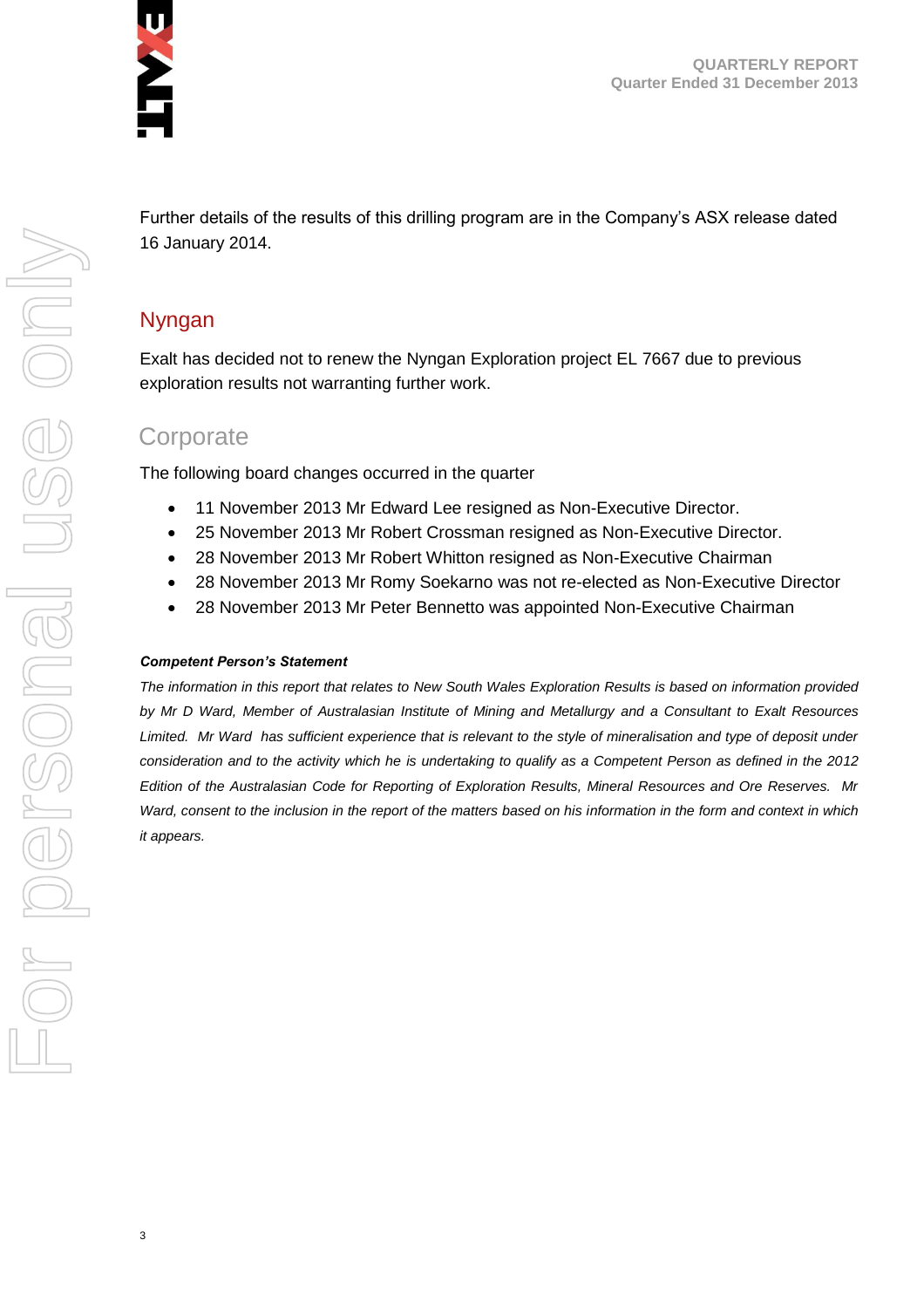

# **Appendix 5B**

## Mining exploration entity quarterly report

Introduced 01/07/96 Origin Appendix 8 Amended 01/07/97, 01/07/98, 30/09/01, 01/06/10, 17/12/10

Name of entity

#### EXALT RESOURCES LTD

ABN Quarter ended ("current quarter")

17 145 327 617 31 DECEMBER 2013

#### Consolidated statement of cash flows

|      |                                                                                | Current quarter | Year to date |
|------|--------------------------------------------------------------------------------|-----------------|--------------|
|      | Cash flows related to operating activities                                     | \$A'000         | (6 months)   |
|      |                                                                                |                 | \$A'000      |
| 1.1  | Receipts from product sales and related<br>debtors                             |                 |              |
| 1.2  | Payments for (a) exploration & evaluation<br>(b) development<br>(c) production | (225)           | (557)        |
|      | (d) administration                                                             | (424)           | (1, 443)     |
| 1.3  | Dividends received                                                             |                 |              |
| 1.4  | Interest and other items of a similar nature<br>received                       | 8               | 24           |
| 1.5  | Interest and other costs of finance paid                                       | (7)             | (7)          |
| 1.6  | Income taxes paid                                                              |                 |              |
| 1.7  | Other (provide details if material)                                            |                 |              |
|      | Settlement for Corpac and ODNI vendors                                         | (325)           | (325)        |
|      |                                                                                |                 |              |
|      | <b>Net Operating Cash Flows</b>                                                | (973)           | (2,308)      |
|      |                                                                                |                 |              |
|      | Cash flows related to investing activities                                     |                 |              |
| 1.8  | Payment for purchases of:                                                      |                 | (27)         |
|      | (a) prospects                                                                  |                 |              |
|      | (b) ODNI prospect                                                              |                 | (3)          |
|      | (c) other fixed assets                                                         |                 |              |
| 1.9  | Proceeds from sale of:<br>(a) prospects                                        |                 |              |
|      | (b) equity investments                                                         |                 |              |
|      | (c) other fixed assets                                                         |                 |              |
| 1.10 | Loans to other entities                                                        |                 |              |
| 1.11 | Loans repaid by other entities                                                 |                 |              |
| 1.12 | Other (provide details if material)                                            |                 |              |
|      | Net investing cash flows                                                       |                 | (30)         |
| 1.13 | Total operating and investing cash flows<br>(carried forward)                  | (973)           | (2, 338)     |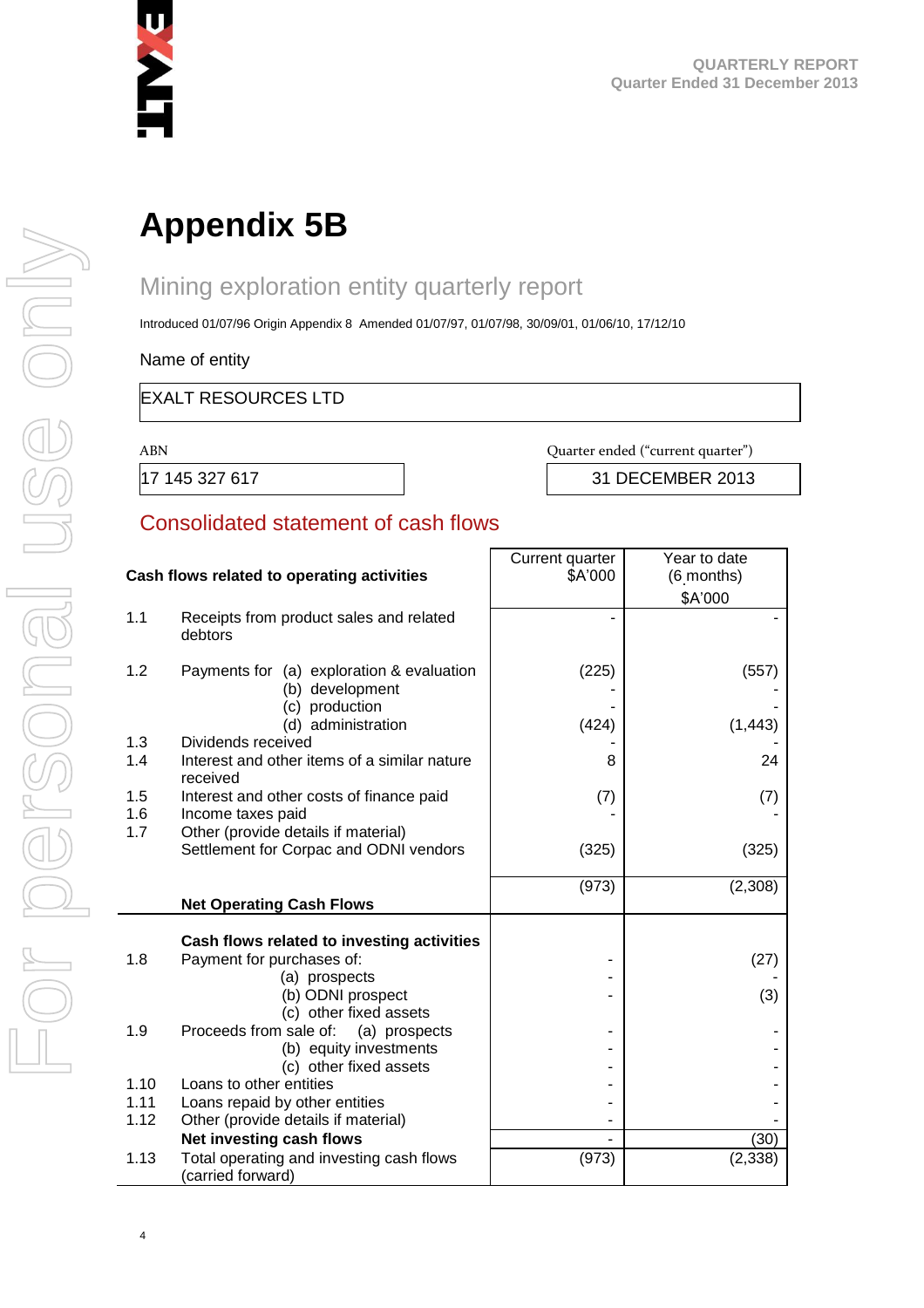

| 1.13         | Total operating and investing cash flows<br>(brought forward)                          | (973) | (2,338) |
|--------------|----------------------------------------------------------------------------------------|-------|---------|
| 1.14         | Cash flows related to financing activities<br>Proceeds from issues of shares, options, |       |         |
|              | etc.                                                                                   |       |         |
| 1.15<br>1.16 | Proceeds from sale of forfeited shares<br>Proceeds from borrowings                     |       |         |
| 1.17         | Repayment of borrowings                                                                |       |         |
| 1.18<br>1.19 | Dividends paid<br>Other (provide details if material)                                  |       |         |
|              | Capital raising costs                                                                  |       |         |
|              | Net financing cash flows                                                               |       |         |
|              | Net increase (decrease) in cash held                                                   | (973) | (2,338) |
| 1.20         | Cash at beginning of quarter/year to date                                              | 1,609 | 2,974   |
| 1.21         | Exchange rate adjustments to item 1.20                                                 |       |         |
| 1.22         | Cash at end of quarter                                                                 | 636   | 636     |

#### Payments to directors of the entity and associates of the directors

|      |                                                                  | Curent quarter |
|------|------------------------------------------------------------------|----------------|
|      |                                                                  | \$A'000        |
| 1.23 | Aggregate amount of payments to the parties included in item 1.2 | 41             |
| 1.24 | Aggregate amount of loans to the parties included in item 1.10   |                |
| 1.25 | Explanation necessary for an understanding of the transactions   |                |

These payments include Non-Executive Director Fees.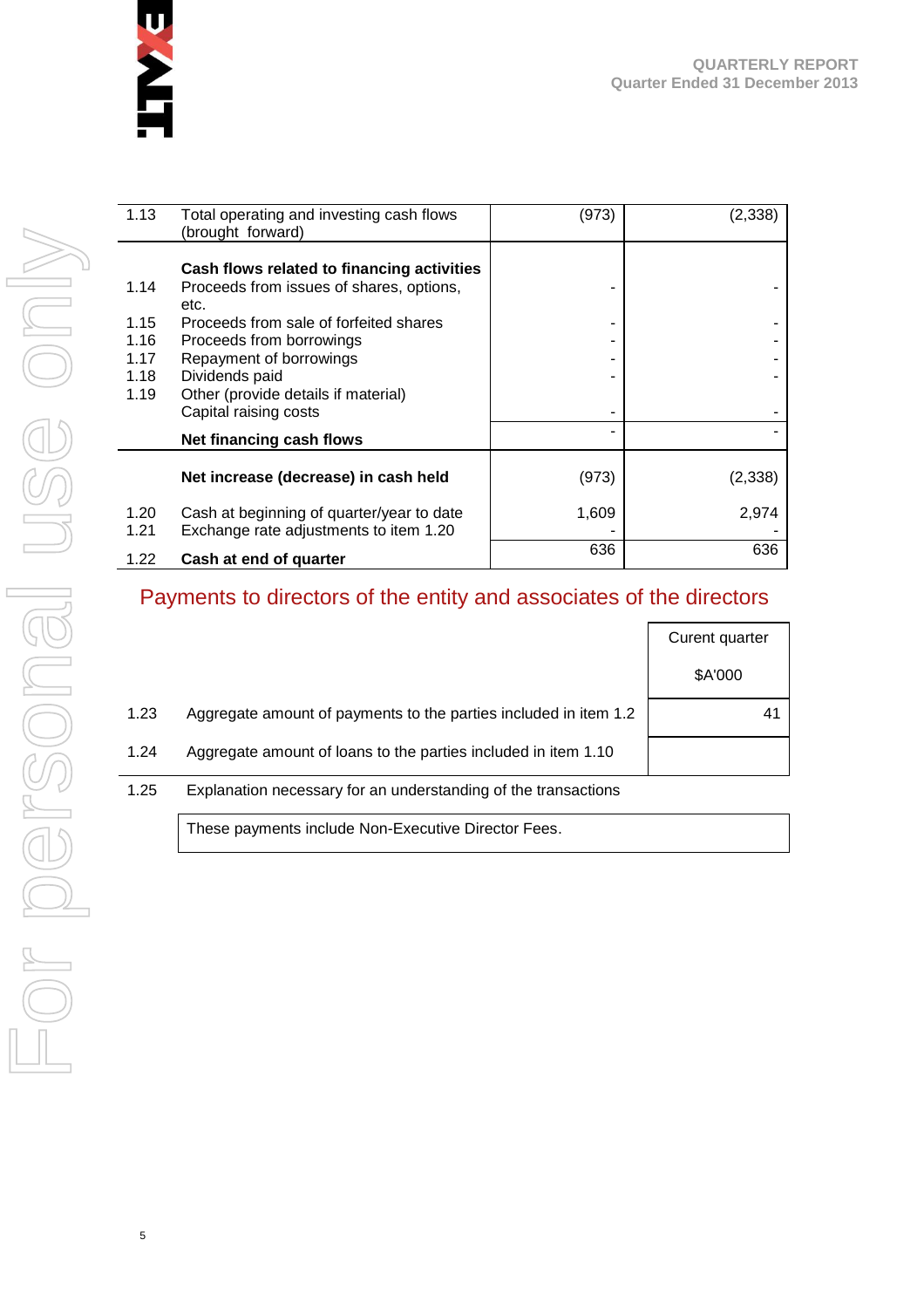

#### Non-cash financing and investing activities

- 2.1 Details of financing and investing transactions which have had a material effect on consolidated assets and liabilities but did not involve cash flows
- 2.2 Details of outlays made by other entities to establish or increase their share in projects in which the reporting entity has an interest

### Financing facilities available

*Add notes as necessary for an understanding of the position.*

|     |                             | Amount available<br>$A'$ 000 | Amount used<br>$A'$ 000 |
|-----|-----------------------------|------------------------------|-------------------------|
| 3.1 | Loan facilities             | -                            |                         |
| 3.2 | Credit standby arrangements | -                            |                         |

#### Estimated cash outflows for next quarter

|     |                            | $A'$ 000                 |
|-----|----------------------------|--------------------------|
| 4.1 | Exploration and evaluation | 80                       |
| 4.2 | Development                | $\overline{\phantom{a}}$ |
| 4.3 | Production                 |                          |
| 4.4 | Administration             | 197                      |
|     | <b>Total</b>               | 277                      |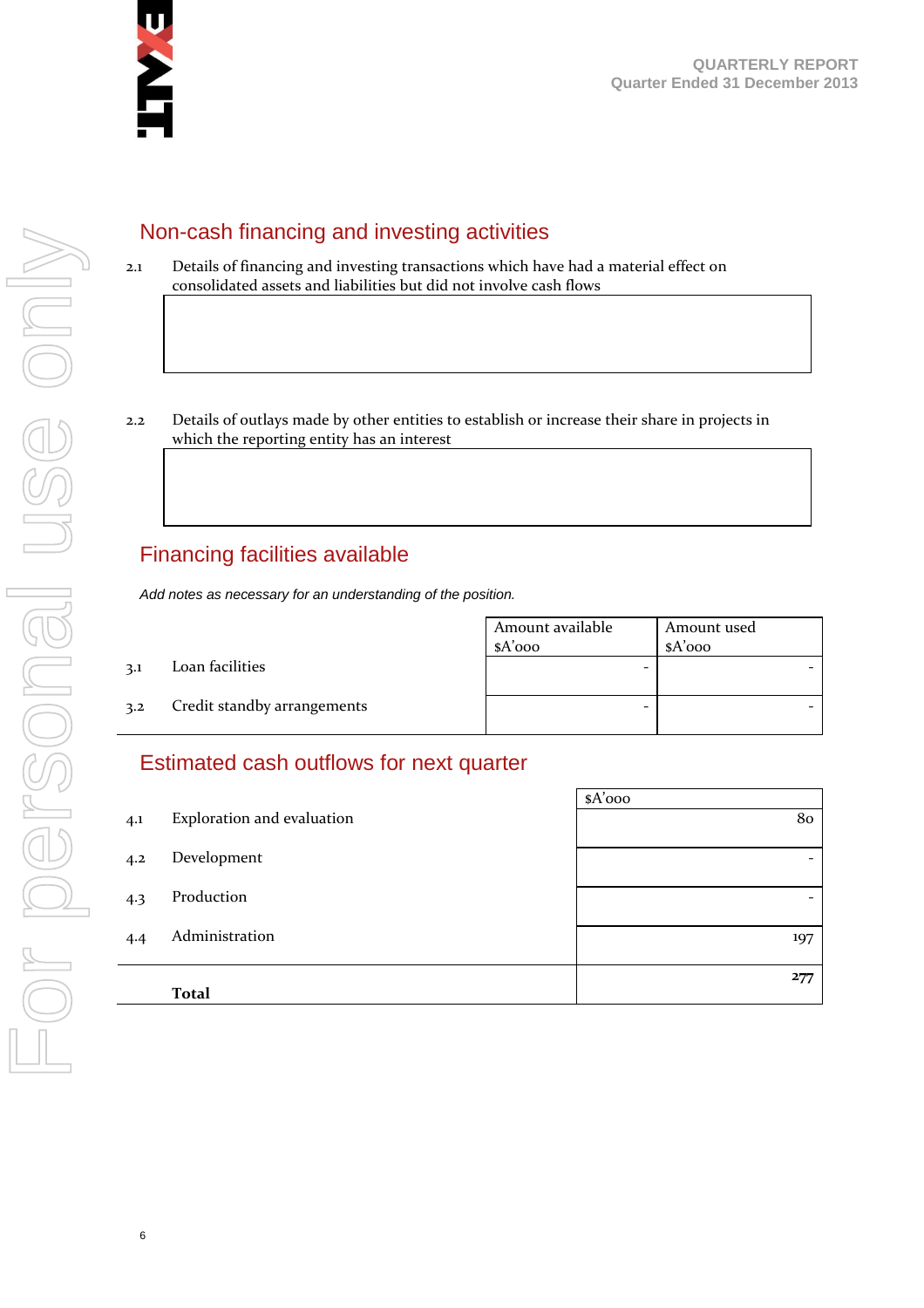

### Reconciliation of cash

| Reconciliation of cash at the end of the quarter (as<br>shown in the consolidated statement of cash flows)<br>to the related items in the accounts is as follows. |                                           | Current quarter<br>$A'$ 000 | Previous quarter<br>$A'$ 000 |
|-------------------------------------------------------------------------------------------------------------------------------------------------------------------|-------------------------------------------|-----------------------------|------------------------------|
| 5.1                                                                                                                                                               | Cash on hand and at bank                  | 31                          | 27                           |
| 5.2                                                                                                                                                               | Deposits at call                          | 605                         | 1,582                        |
| 5.3                                                                                                                                                               | Bank overdraft                            |                             |                              |
| 5.4                                                                                                                                                               | Other (provide details)                   | $\qquad \qquad$             |                              |
|                                                                                                                                                                   | Total: cash at end of quarter (item 1.22) | 636                         | 1,609                        |

#### Changes in interests in mining tenements

|     |                                                                        | <b>Tenement</b><br>reference | Nature of interest<br>(note (2))                                                                                         | Interest at<br>beginning<br>of quarter | Interest<br>at end of<br>quarter |
|-----|------------------------------------------------------------------------|------------------------------|--------------------------------------------------------------------------------------------------------------------------|----------------------------------------|----------------------------------|
| 6.1 | Interests in mining<br>tenements<br>relinquished, reduced<br>or lapsed | EL 7667                      | 100% ownership. The<br>interest was relinquished<br>due to previous exploration<br>result not warranting further<br>work | 100%                                   | 0%                               |
| 6.2 | Interests in mining<br>tenements acquired or<br>increased              | <b>Nil</b>                   |                                                                                                                          |                                        |                                  |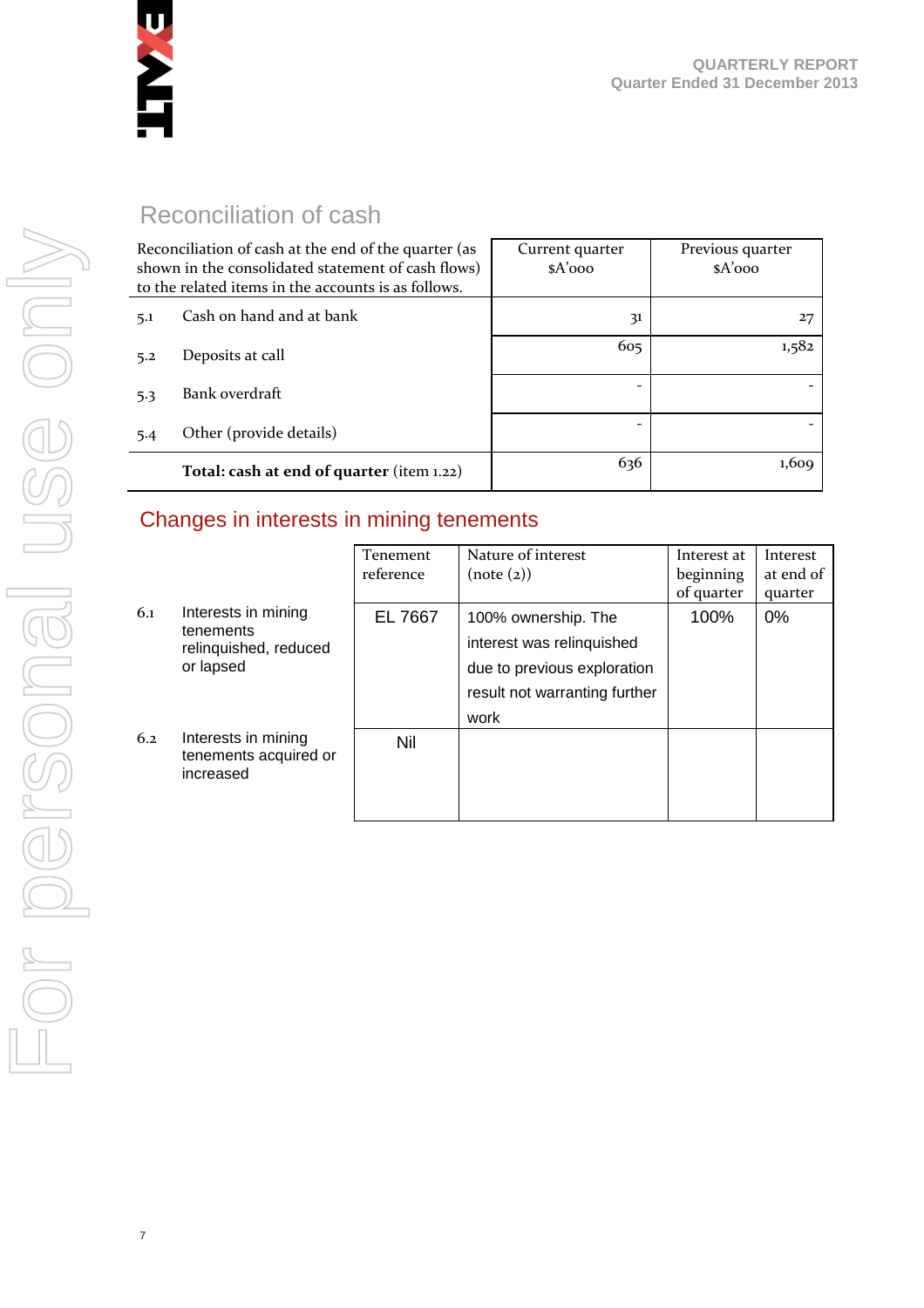

#### Issued and quoted securities at end of current quarter

*Description includes rate of interest and any redemption or conversion rights together with prices and dates.*

|      |                                                                                                                                      | Total         | Number     | Issue price per                                                               | Amount paid up per                                                                         |
|------|--------------------------------------------------------------------------------------------------------------------------------------|---------------|------------|-------------------------------------------------------------------------------|--------------------------------------------------------------------------------------------|
| 7.1  | <b>Preference</b>                                                                                                                    | number<br>Nil | quoted     | security (cents)                                                              | security (cents)                                                                           |
|      | *securities<br>(description)                                                                                                         |               |            |                                                                               |                                                                                            |
| 7.2  | Changes during quarter<br>(a) Increases through<br>issues<br>(b) Decreases through<br>returns of capital, buy-<br>backs, redemptions |               |            |                                                                               |                                                                                            |
| 7.3  | +Ordinary securities                                                                                                                 | 73,205,295    | 73,205,295 |                                                                               |                                                                                            |
| 7.4  | Changes during quarter<br>(a) Increases through<br>issues<br>(b) Decreases through<br>returns of capital, buy-<br>backs              | Nil           | Nil        |                                                                               |                                                                                            |
| 7.5  | *Convertible debt<br>securities<br>(description)                                                                                     | Nil           |            |                                                                               |                                                                                            |
| 7.6  | Changes during quarter<br>(a) Increases through<br>issues<br>(b) Decreases through<br>securities matured,<br>converted               |               |            |                                                                               |                                                                                            |
| 7.7  | <b>Options</b> (description<br>and conversion<br>factor)                                                                             | 29,008,568    | 16,008,568 | Exercise price<br>~16.0M~\$0.20<br>10.0M \$0.20<br>0.6M \$0.20<br>2.4M \$0.50 | Expiry date<br>31 December 2015<br>6 December 2014<br>21 November 2016<br>28 November 2014 |
| 7.8  | Issued during quarter                                                                                                                | Nil           | Nil        |                                                                               |                                                                                            |
| 7.9  | <b>Exercised during</b><br>quarter                                                                                                   | Nil           |            |                                                                               |                                                                                            |
| 7.10 | <b>Expired during</b><br>quarter                                                                                                     | 30,000,000    |            | Exercise price<br>10m \$0.20<br>20m \$0.50                                    | Expiry date<br>21 November 2014<br>21 November 2015                                        |
| 7.11 | Performance<br><b>Shares</b><br>(totals only)                                                                                        | <b>NIL</b>    |            |                                                                               |                                                                                            |
| 7.12 | <b>Unsecured notes</b><br>(totals only)                                                                                              |               |            |                                                                               |                                                                                            |